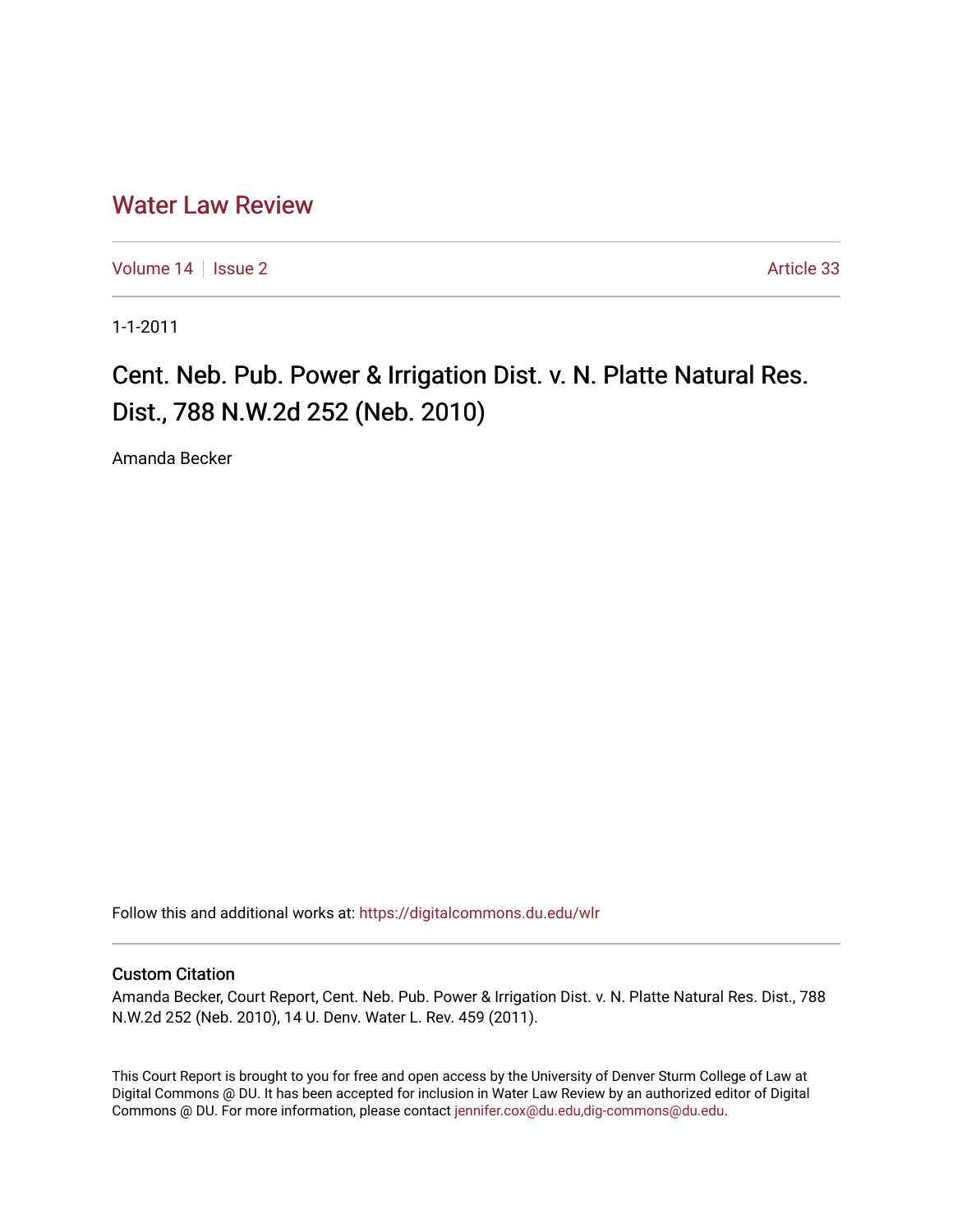nonuse. First, the court found that the Nelsons' economic reason for nonuse, prohibitive pumping costs, did not constitute a due and sufficient cause. Instead, Eulert merely opted not to irrigate because it was too expensive to divert the water. These economic reasons did not actually prevent irrigation. Next, the court contemplated the Nelsons' argument that adequate rainfall alleviated the need to divert the water. The Nelsons argued that because Eulert's alfalfa crops relied on groundwater they did not require full or partial irrigation. However, the court found that this was not due and sufficient cause for nonuse because adequate rainfall is only an acceptable cause where a crop requires full or partial irrigation. Irrigation was only necessary to start an alfalfa crop, and because alfalfa did not require irrigation in subsequent years, adequate rainfall was not an acceptable reason for not irrigating in those years. Finally, the court looked at the unavailability of water due to low flows. When Eulert filed reports of low flows, the court found either: **(1)** the reports were not the sole reason for nonuse because they accompanied claims of nonuse due to economic reasons, or (2) Eulert did not start alfalfa crops in those years, which rendered irrigation unnecessary because those crops had already rooted to groundwater and suggested that low flows did not in fact prevent irrigation because there was no need to divert water.

The court concluded **by** finding that the agency provided substantial evidence to support their findings of fact and conclusions of law. The court reversed and remanded with directions to reassign the order terminating the Nelsons' water right.

*Jonathan King*

#### **NEBRASKA**

Cent. Neb. Pub. Power **&** Irrigation Dist. v. **N.** Platte Natural Res. Dist., **788 N.W.2d 252** (Neb. 2010) (holding that litigants, including public power and irrigation districts, without a substantial interest in the outcome of a case and who assert a claim based on third parties' interests and rights do not have standing).

Central Nebraska Public Power and Irrigation District ("Central") claimed that, under the Administrative Procedure Act **("APA"),** the North Platte Natural Resources District ("NRD") erroneously implemented new rules that lowered ground water allocation from fourteen inches per acre to twelve. Central asserted that a lower ground water allocation would decrease surface water in Pumpkin Creek, which, in turn, would not feed as much water into the North Platte River and deplete the amount of water available for storage in Lake McConaughy. Central managed Lake McConaughy and supplied water for irrigation and power stations, using water to produce power. It petitioned the Scotts Bluff County District Court ("district court") to require NRD to reverse the new regulations for ground water